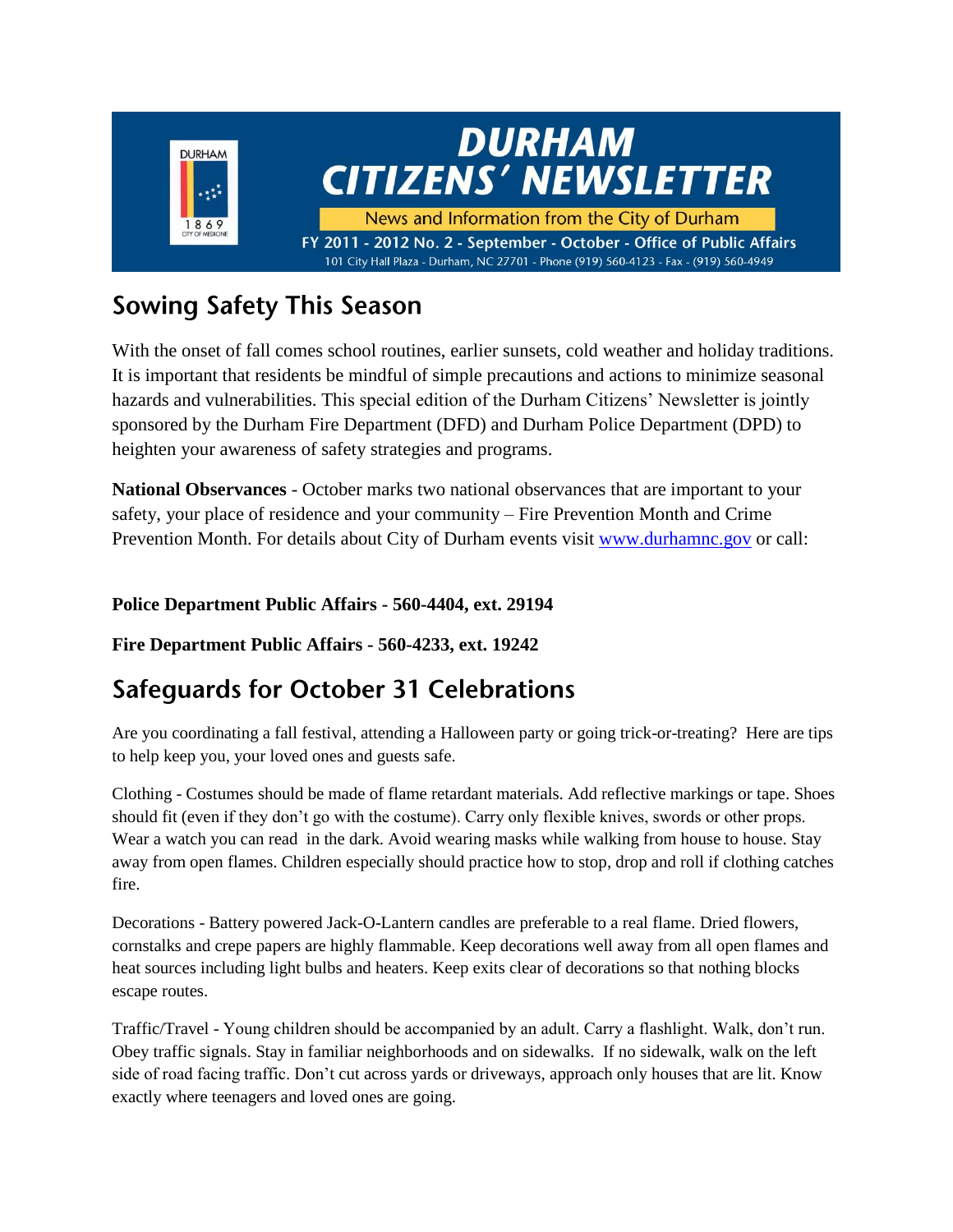Pets - Stay away from and don't pet animals you don't know. Pets are often frightened this holiday. Put pets up to protect them from cars and inadvertently biting someone.

Candy - Make sure all candy has wrapping. Check all candy wrapping carefully. Toss out anything that looks suspect.

For information, call DPD Crime Prevention at 560-4404 or the DFD Fire Prevention at 560-4233.

## **Prevent Scrap Metal and Copper Thefts**

Durham In recent years metal thefts have accounted for numerous break-ins and larcenies nationwide and locally. The majority of local incidents have dealt with the theft of copper. Stolen items have included air conditioner coils, copper wires, copper piping used for plumbing, cemetery vases and grave markers, beer kegs, catalytic converters in vehicles ... even street signs and storm drains. For the residents, businesses, churches and other victims of metal theft, the cost of the damage (up to thousands of dollars) far exceeds the value of the stolen material. Here are proactive strategies you can implement to minimize these crimes and save the expense of repair or replacement:

- Install iron gates with padlocks to AC unit and breaker panels
- Add audible alarms to units and breaker panels
- Increase lighting on property
- Install video surveillance
- Start/participate in an active neighborhood watch

#### **Proposed Resident Awareness Program (RAP)**

Did you know that if a nearby home is burglarized, your property has an increased chance of also being a burglary target — a phenomenon known as "near-repeat"? The police department's proposed Resident Awareness Program (RAP) aims to stem burglary trends utilizing crime analysis data, traffic enforcement and community engagement. The department has applied for grant-funding to be able to fully implement the RAP initiative before the 2011 holiday season. To learn more about RAP, call the analytical services manager at 560-4258, ext. 29160.

#### **Connect With DPD Community Services**

Residents are encouraged to practice crime prevention year round by connecting with citizen-based programs offered by the police department's Community Services Bureau. Education and volunteer opportunities include:

- Neighborhood watch workshop (January or February)
- Citizens Police Academy (six-week series in early fall)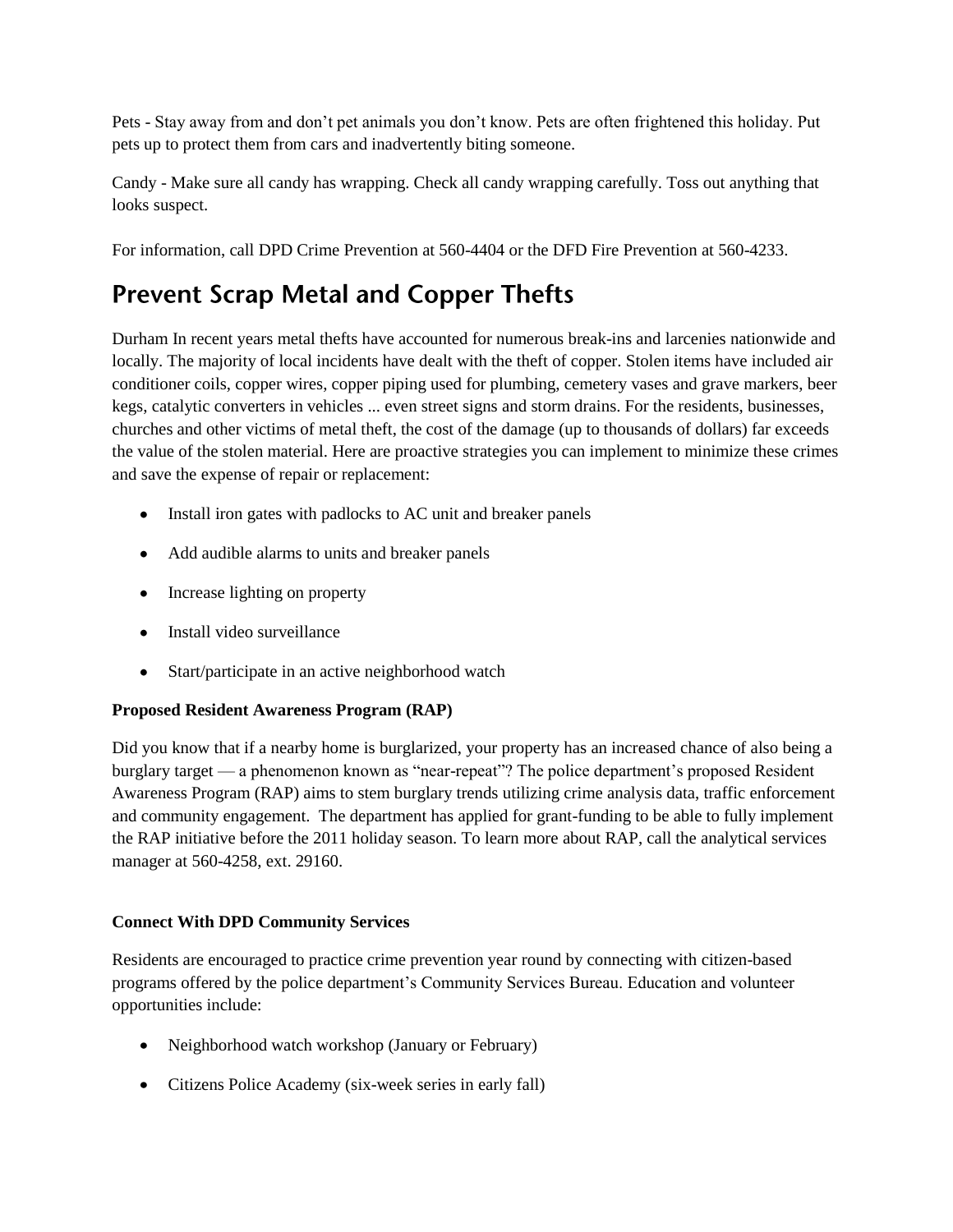- National Crime Victims Rights Week Observance (April)
- Project Safe Neighborhoods (gun violence prevention)
- Gang Resistance Education and Training
- Crisis intervention training (mental health crisis)  $\bullet$
- NC Child Response Initiative (child/family trauma focus)
- Police Explorers (leadership exploration for ages 14-21)
- Citizen Observer Patrol (trained volunteer support unit)

Call the Community Services Bureau at 560-4438.

### **Fire Prevention Week**

A house fire is everyone's worst nightmare - trapped in a room with growing fire, smoke and anxiety. It's a desperate situation, but you can be prepared if there's a plan. When a home evacuation plan is created and practiced, it can make the difference between life and death. This year for Fire Prevention Month, the Durham Fire Department presents a safety contest, "Protect Your Family from Fire - With a Plan." Fourth and fifth grade students and their families are encouraged to enter. Show-off your family's home evacuation plan for a chance to win a prize and lunch where the Durham Exchange Club announces its Firefighters of the Year! Here are tips to remember when creating and your evacuation plan:

- Make sure you've got two ways to exit each room
- Make sure your family has a meeting place outside the home

Once you're out of the home:

- Make sure everyone is accounted for
- Never go back into the house
- Notify the fire department
- Make sure children know important information like your address (they may have to make the call to 911)

Other Fire Prevention Tips to Remember:

- Check your smoke alarm batteries monthly
- Install smoke alarms on every floor
- Keep matches and lighters out of reach of children
- Never smoke in bed or leave burning cigarettes unattended
- Properly discard smoking materials, wait until they are cooled before throwing them in the trash
- Avoid wearing clothes with long loose fitting sleeves when cooking. $\bullet$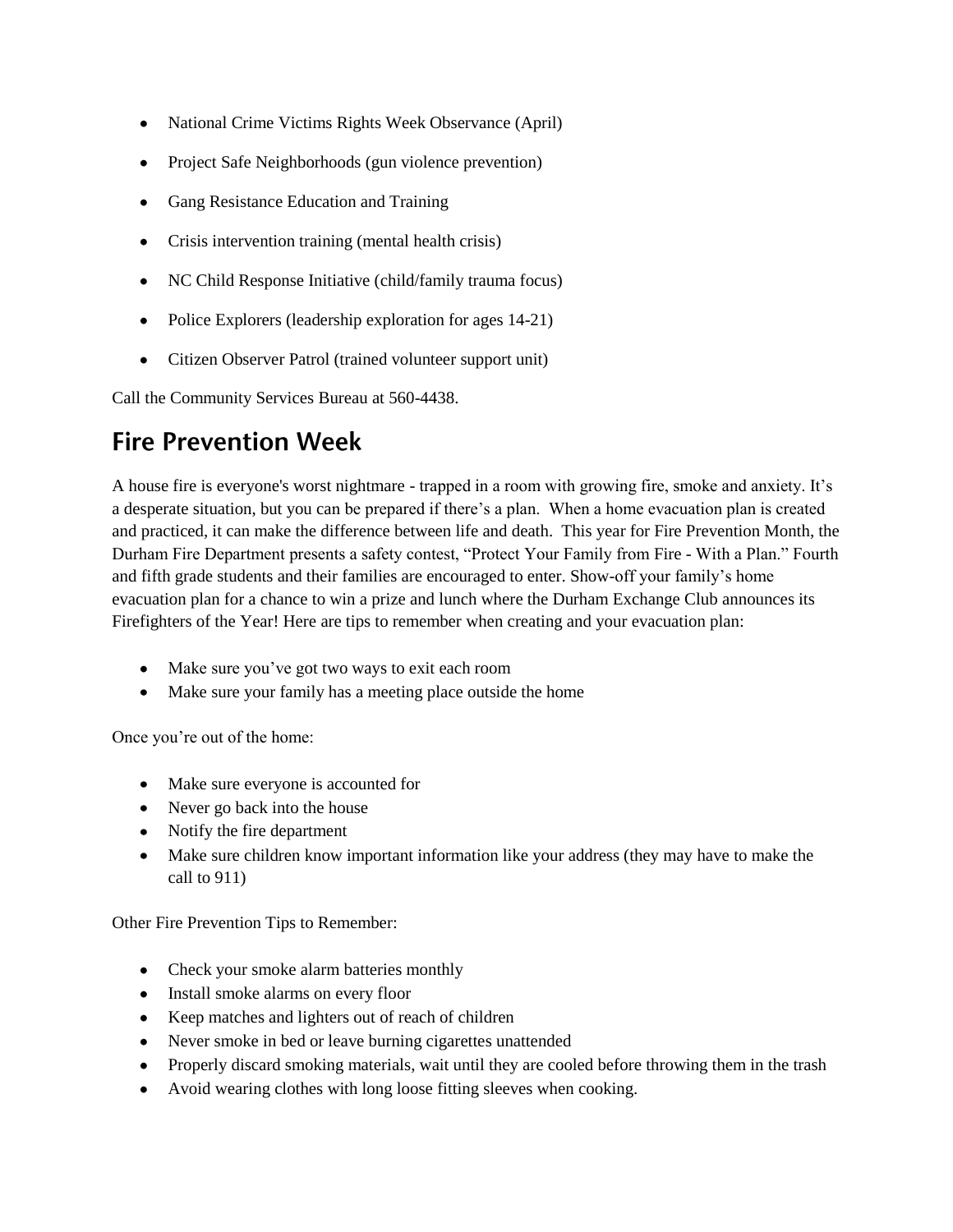Give space heaters space, at least three feet

#### **Remember to "Fall Back"**

When setting your clocks back on November 6, remember to change the batteries in your smoke alarm!

# Big Sweep Stream Cleanups Saturday, October 1

Join neighbors to clean up the banks of Durham's streams and lakes as part of Big Sweep, October 1. Last year 619 local volunteers did their part to free our waterways from litter. This year, you can make a difference by volunteering to help. The first 10 groups to register will receive a free t-shirt to give away at the cleanup. For information or to sign up, visit [www.KeepDurhamBeautiful.org.](http://www.keepdurhambeautiful.org/)

## **Bull City Connector Linking Downtown, Campus Connections**

Park your car and let the Bull City Connector take you where you want to go! It's a convenient, fare-free, and frequent bus service connecting visitors, business travelers, students, and downtown workers to key destinations in and around Durham, including Duke University, Durham's historic downtown, Ninth Street and Golden Belt. Whether you're looking for dining, entertainment or conducting business, this environment friendly bus service offers an alternative way to get to where you're going. For information and a route map, visit [http://www.bullcityconnector.org.](http://www.bullcityconnector.org/)

### **Subscribe to the City Manager's Report**

Receive the latest information and important City news via e-mail with the City Manager's Report. The report from City Manager Thomas J. Bonfield highlights the latest happenings in Durham City Government. To subscribe, visit [www.durhamnc.gov/managersreport.](http://www.durhamnc.gov/managersreport)

## Durham ... Beyond the Headlines

It's that time of year, when organizations are looking for speakers. The City of Durham is available to talk to you on a wide variety of topics about your city. For us, it's simple. We want to build strong partnerships with our residents by providing presentations on topics ranging from where your tax dollars go, our water quality, code enforcement in neighborhoods, to parks and recreation and the list goes on… Frankly, we want to be your best resource for getting answers to important questions about Durham. Call us at 560-4123 or email us at [speakersbureau@durhamnc.gov.](mailto:speakersbureau@durhamnc.gov) We're waiting ...

# Your City - Your Channel

DTV8 provides programming to keep Durham informed on the important issues and services involving citizens every day. City government produced programs include scheduled meetings of the Durham City Council and the Durham Planning Commission. The City also produces "City Hall This Week," a program dedicated to informing citizens on what is going on inside Durham's city hall, and "CityLife," a